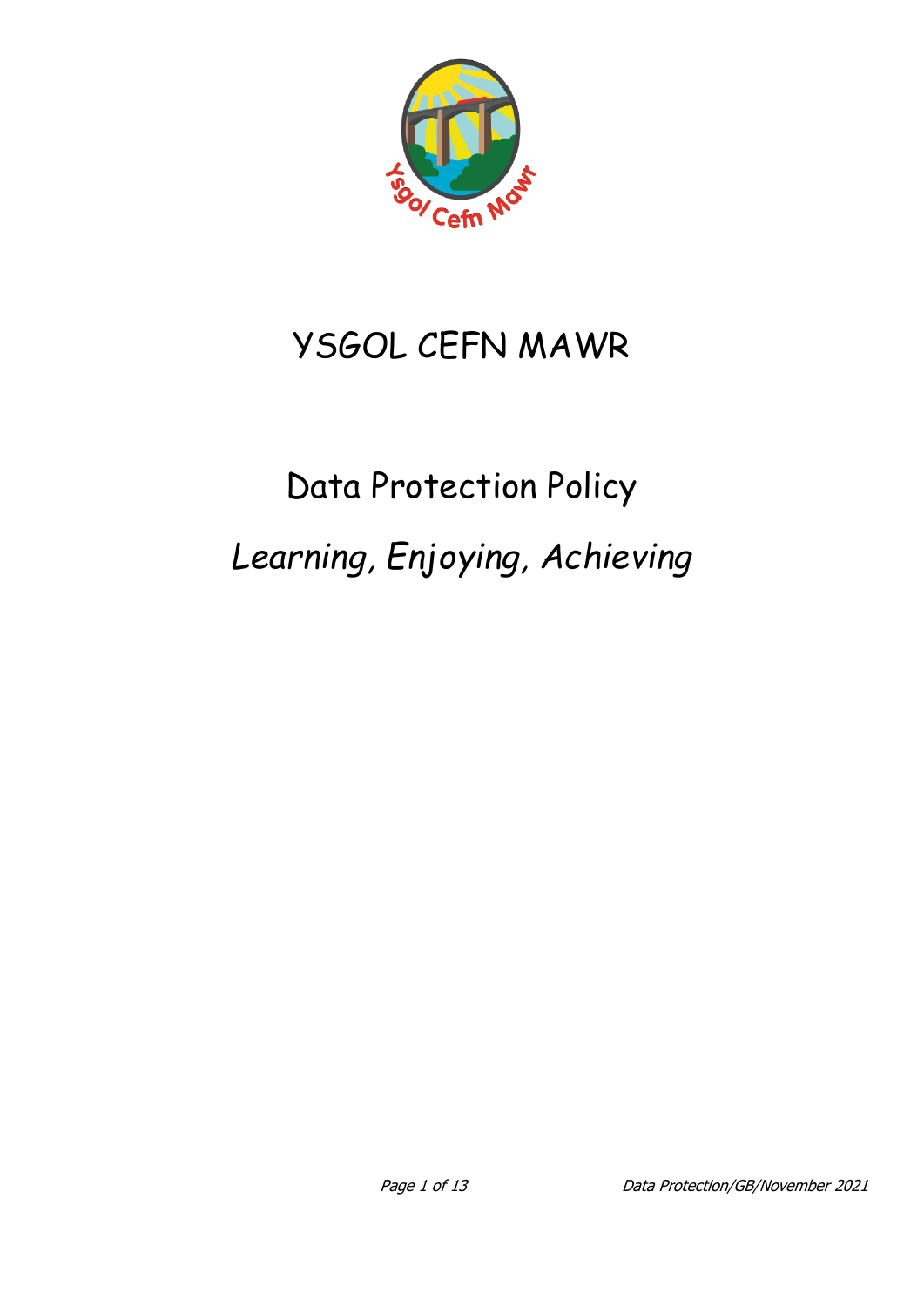# Introduction

We are committed to preserving the privacy of our children, parents/guardians and staff and to complying with the Data Protection Act 1998. To achieve this commitment, the personal information that we hold is collected and used fairly, stored safely and not unlawfully disclosed to any other person.

We comply with our duties under the Data Protection Act 1998.

The first priority of this policy at all times is the avoidance of harm or distress to individuals.

In order to operate efficiently, we have to collect and use information about children, parents/guardians and staff. This personal information is handled and dealt with properly, no matter how it is collected, recorded and used, and whether it is on paper, in computer records or recorded by any other means.

## **The Principles of the Data Protection Act**

The Act stipulates that anyone processing personal data must comply with eight Principles of good practice. These Principles are legally enforceable.

The Principles require that personal information:

- 1. Shall be processed fairly and lawfully and in particular, shall not be processed unless specific conditions are met.
- 2. Shall be obtained only for one or more specified and lawful purposes and shall not be further processed in any manner incompatible with that purpose or those purposes.
- 3. Shall be adequate, relevant and not excessive in relation to the purpose or purposes for which it is processed.
- 4. Shall be accurate and where necessary, kept up to date.
- 5. Shall not be kept for longer than is necessary for that purpose or those purposes.
- 6. Shall be processed in accordance with the rights of data subjects under the Act.
- 7. Shall be kept secure i.e. protected by an appropriate degree of security.
- 8. Shall not be transferred to a country or territory outside the European Economic Area, unless that country or territory ensures an adequate level of data protection.

The Act provides conditions for the processing of any personal data. It also makes a distinction between personal data and "sensitive" personal data.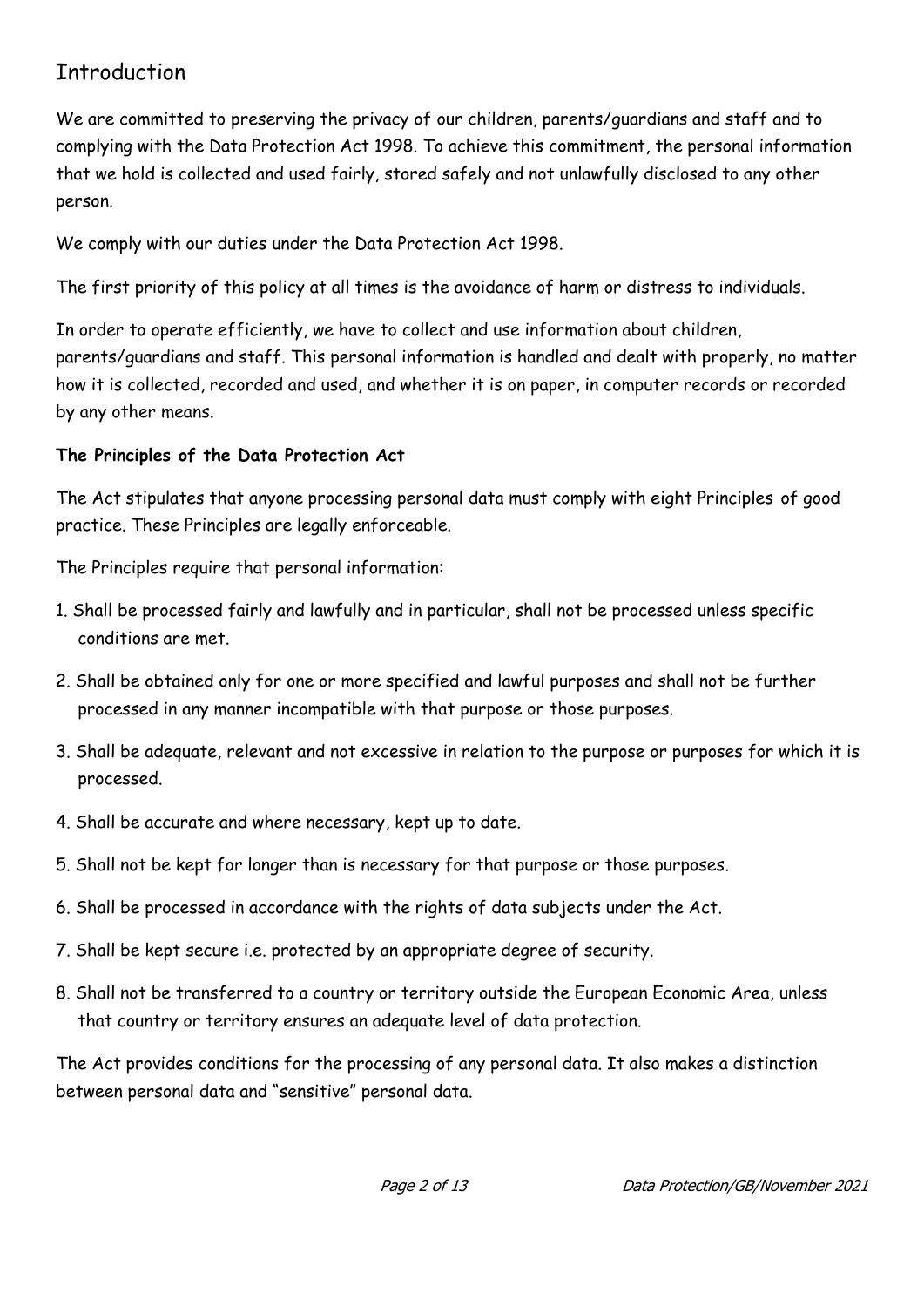Personal data is defined as, data relating to a living individual who can be identified

from:

- that data;
- that data and other information (including any images from which the individual can be identified) which is in the possession of, or is likely to come into the possession of the data controller and includes an expression of opinion about the individual and any indication of the intentions of the data controller, or any other person in respect of the individual.

Sensitive personal data is defined as personal data consisting of information about:

- racial or ethnic origin;
- religious or other beliefs;
- trade union membership;
- physical or mental health or condition;
- sexual life;
- criminal proceedings or convictions.

## **Rights to Access Personal Data**

The Data Protection Act allows individuals to place a Subject Access Request (SAR) to see the information held about themselves in electronic and in paper records.

There is also a separate right for parents to access their child's education record - the Education (Pupil Information) (Wales) Regulations 2004.

All requests for access to personal data must be made in writing to the Headteacher.

# **Subject Access Requests (SAR)**

If an individual wants to exercise this subject access right, they should write to the Headteacher. The request must be accompanied by the appropriate fee which in most cases would be a maximum of £10.

# **Applicants have the right to:**

- be supplied with the data held by the school;
- change incorrect data;
- prevent data being used about them if it will cause distress;
- stop data being used in attempts to sell them something;
- use the law to gain compensation.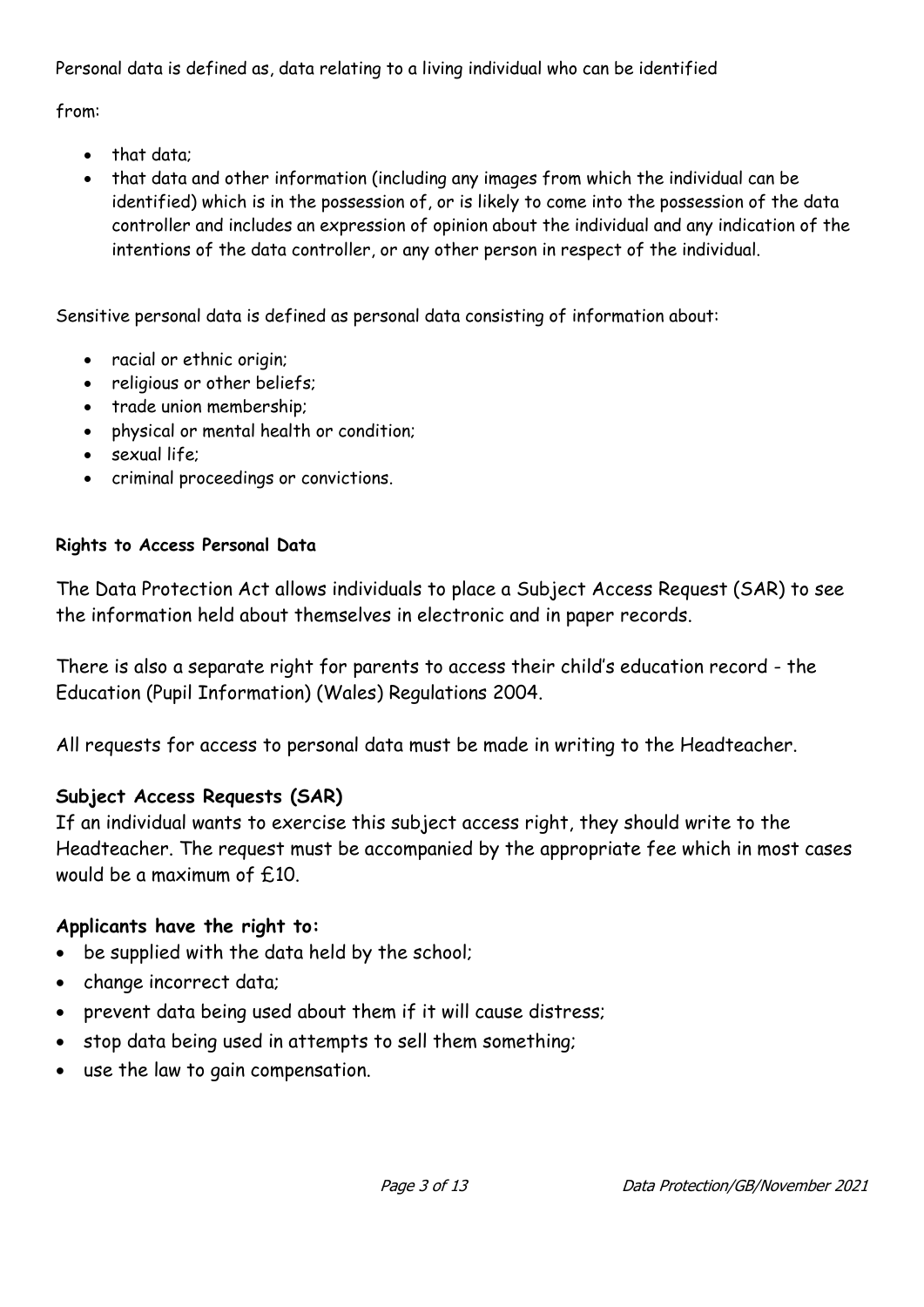#### **Information about examinations**

Special rules apply to SARs relating to information about the outcome of academic, professional or other examinations. These rules, which apply to requests for examination scripts, marks or markers' comments, are designed to prevent the right of subject access being used as a means of circumventing an examination body's processes for announcing results. Information comprising the answers given by a candidate during an examination are exempt from the right of subject access. So a SAR cannot be used to obtain a copy of an individual's examination script.

Even if a child is too young to understand the implications of subject access rights, data about them is still their personal data and does not belong to anyone else, such as a parent or guardian. So it is the child who has a right of access to the information held about them, even though in the case of young children these rights are likely to be exercised by those with parental responsibility for them. Before responding to a SAR for information held about a child, the Headteacher will consider whether the child is mature enough to understand their rights. If the Headteacher is confident that the child can understand their rights, the response will be to the child rather than the parent. What matters is that the child is able to understand (in broad terms) what it means to make a SAR and how to interpret the information they receive as a result of doing so.

In borderline cases, the Headteacher will take into account, among other things:

- where possible, the child's level of maturity and their ability to make decisions like this;
- the nature of the personal data;
- any court orders relating to parental access or responsibility that may apply;
- any duty of confidence owed to the child or young person;
- any consequences of allowing those with parental responsibility access to the child's or young person's information. This is particularly important if there have been allegations of abuse or ill treatment;
- any detriment to the child or young person if individuals with parental responsibility cannot access this information;
- any views the child or young person has on whether their parents should have access to information about them.

*In Scotland, the law presumes that a child aged 12 years or more has the capacity to make a SAR. The presumption does not apply in England and Wales or in Northern Ireland, but it does indicate an approach that will be reasonable in many cases. It does not follow that, just because a child has capacity to make a SAR, they also have capacity to consent to sharing their personal data with others – as they may still not fully understand the implications of doing so.*

# **Timescales for Response**

SARs for information contained in a pupil's 'education record' must be provided within 15 school days. The fee charged will be dependent upon the number of pages supplied as detailed in the Information Commissioner's Office Subject Access Code of Practice.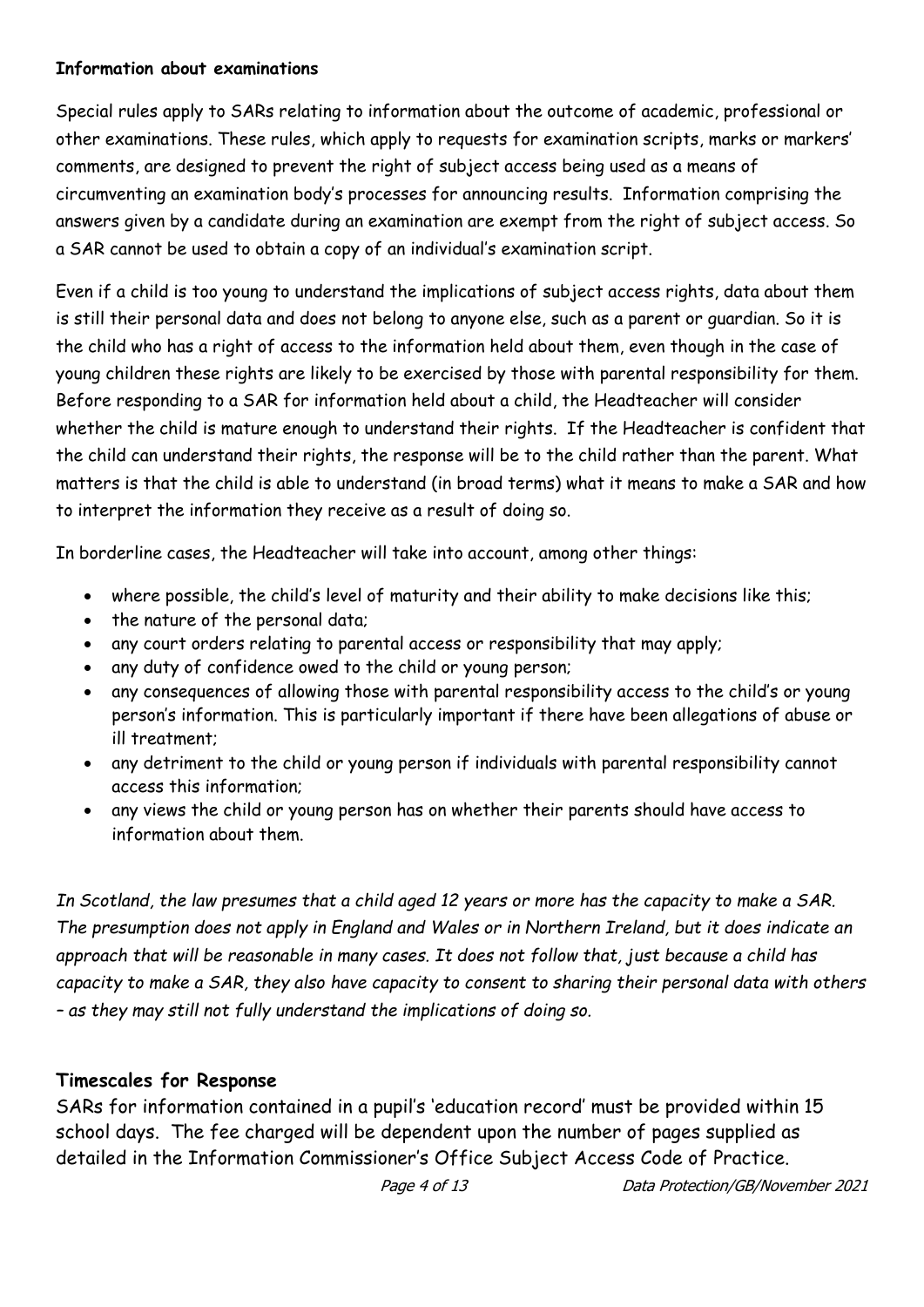If the SAR does not relate to any information that forms part of the educational record, then the usual 40-day time limit for responding applies. The maximum fee for dealing with the request is  $£10$ .

Sample acknowledgement letter Appendix 1 Covering letter for response Appendix 2

# **Parental Rights to Access educational Records**

Although this policy is only concerned with the right of subject access under the Data Protection Act, it is important to understand what is meant by a pupil's 'educational record'. This is because there is an overlap with SARs and also because 'educational record' is relevant when ascertaining the fee we may charge for responding to a SAR.

The statutory definition of 'educational record' differs between England and Wales, Scotland and Northern Ireland. Broadly speaking, however, the expression has a wide meaning and includes most information about current and past pupils that is processed by or on behalf of a school. However, information kept by a teacher solely for their own use does not form part of the educational record. It is likely that most of the personal information a school holds about a particular pupil will form part of the pupil's educational record. However, it is possible that some of the information could fall outside the educational record, e.g. information about the pupil provided by the parent of another child is not part of the educational record.

Unlike the distinct right of access to the educational record, the right to make a SAR is the pupil's right.

# **Information may legally be withheld if:**

- information that might cause serious harm to the physical or mental health of the pupil or another individual;
- information that would reveal that the child is at risk of abuse, where disclosure of that information would not be in the child's best interests;
- information contained in adoption and parental order records;
- certain information given to a court in proceedings concerning the child.

# **Images**

Images are included in the scope of the Data Protection Act where they can be used to identify a living individual. Increasingly, technology is making it easier for pictures and images (include photographs - both digital and film, as well as videos) to be used inappropriately as printed material or on the web and so we have included a specific section in this policy about images. It is important that pictures and images of pupils taken, not only by the school, but also by parents/guardians, external agencies including press and other pupils, are done so in a way that reflects the protective ethos of the school.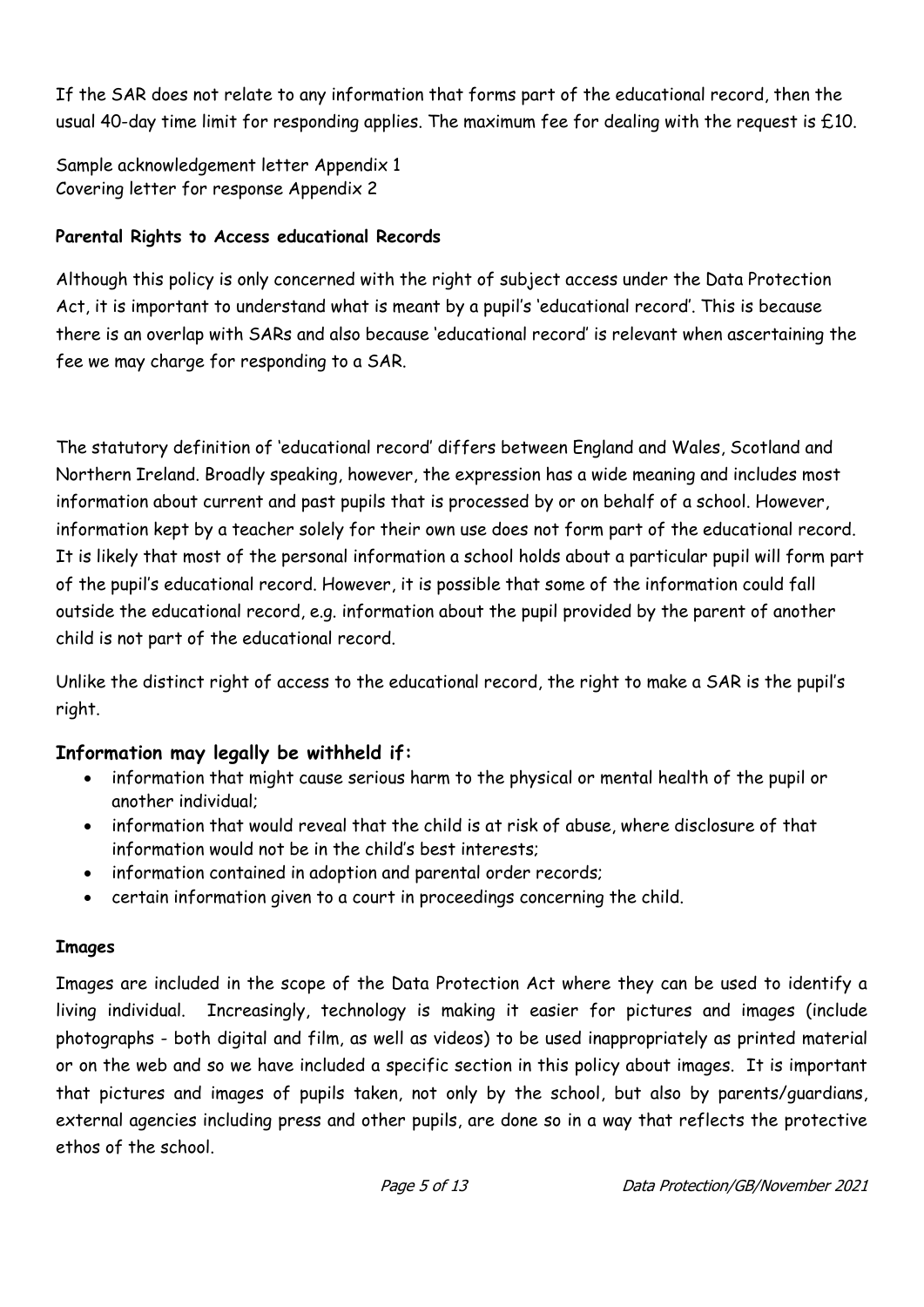We recognise that staff will be required to take pictures of pupils for curriculum purposes ranging from Foundation Phase through to Year 6. The guidance outlined within this policy applies to curriculum (including assessment), extra-curricular activities, publicity and celebrating achievement.

Using children's images can be motivating for the pupils involved, provide crucial evidence for assessment and provide a good opportunity to promote the work of the school. At Ysgol Cefn Mawr, we will aim to make full and proper use of images whilst complying with the law and preserving the safety of children.

We also recognise that parents and other family members will wish to take images of our pupils during open events e.g. Christmas concerts, class assemblies, sports days. Again, the school aims to preserve the safety of children.

The taking of visual images during school activities is not prohibited by the Data Protection Act if these are taken for **personal** use and not uploaded onto the internet, including Social Media e.g. Facebook.

However, written and informed consent **must** be obtained from all parents/guardians of pupils whose images they intend to **publish** anywhere. These may include:-

- Printed publications including external and internal publications e.g. school magazines, annual report, newsletters;
- School notice boards; i.e. display boards in public areas of the school;
- Media including newspapers and TV.

On our school website:

- photos will not be captioned with the children's names;
- personal details of children such as e-mail address, home address and telephone number will not be revealed on the website;
- no individual child must be identifiable or contacted by visitors to the school's website;
- general shots of classroom or group activities are preferable to close-up pictures of individual children.

# **Permission from Parents/Guardians**

Parents/Guardians will be required to complete a personal information form which will include a permission slip for the use of images in school, in press releases and on the school website. The school secretary will compile a list of all pupils whose parents have not given full permission and this list will be distributed, displayed and referred to as required.

All staff will be reminded annually about this policy. The policy will also be included in the School Staff Handbook for Teaching Students.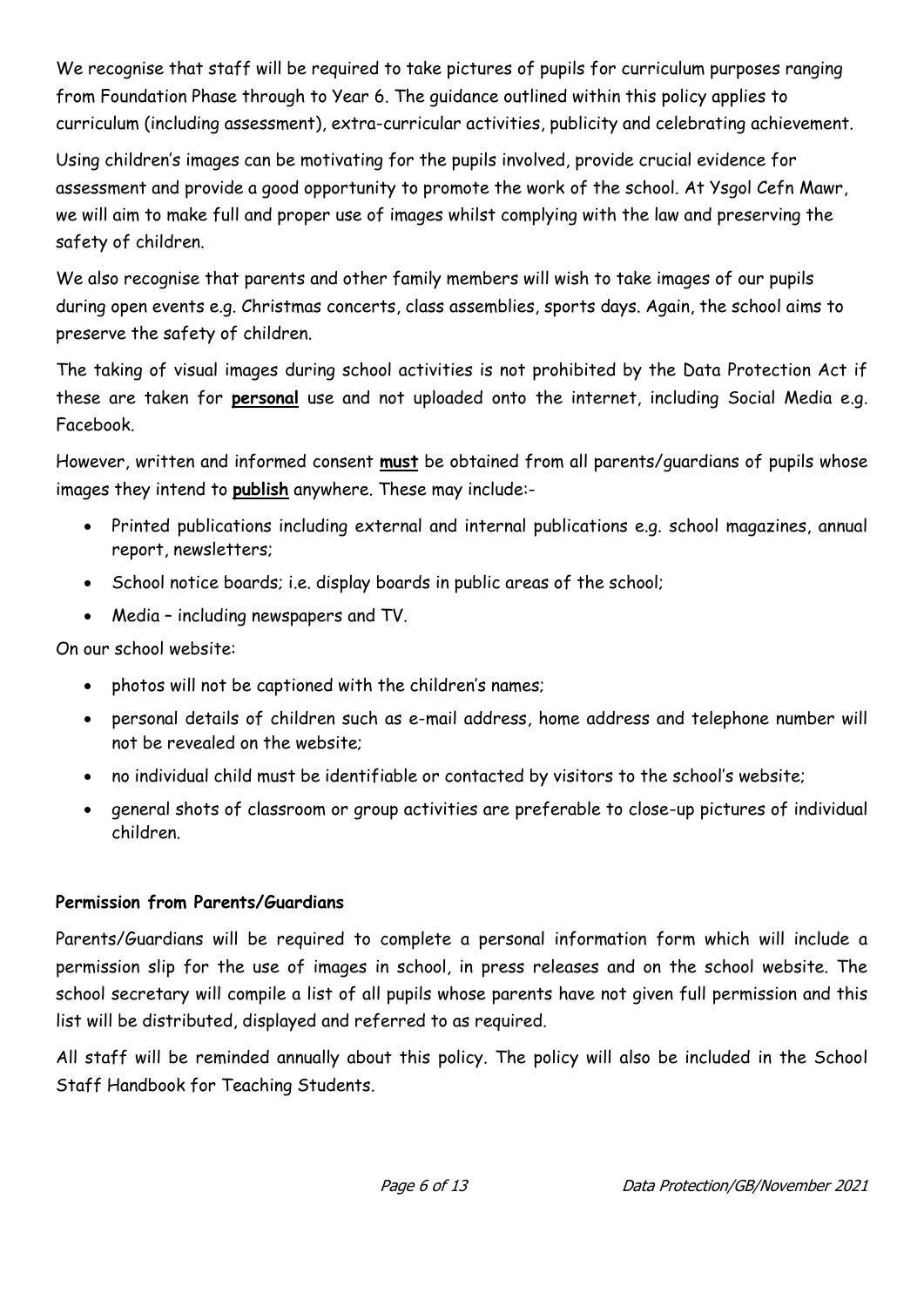#### **Images taken by Visitors at School Events**

The Information Commissioner states: "The Data Protection Act is unlikely to apply in many cases where photographs are taken in school. Fear of breaching the provisions of the Act should not be wrongly used to stop people taking photographs or videos which provide many with much pleasure."

However, the school does have a duty to ensure, as far as reasonably possible, that such photos and videos are used for personal use only, "for the family album." In particular, that they are not uploaded onto the web. At Ysgol Cefn Mawr, we will remind parents of this before events and, wherever practicable, ask visitors with cameras to sign an agreement form. Clearly, the school can only go so far in terms of setting out these conditions and does not have control over photographs taken by parents.

The school recognises that some parents may have very good reasons to be concerned that their child may be filmed and those concerns may not relate to images being enhanced and exploited but rather they are a family fleeing violence and do not wish their whereabouts to be known. Additionally, there may be Child Protection issues to consider and the Headteacher will take advice on whether inclusion in a photograph/video might pose a risk to a child. The school will deal with such situations sensitively and discuss how best to resolve the situation. The aim would be to try and avoid the child being excluded from such activities but the welfare of that child and the rest of children need to be taken into account.

#### **External Photographers**

We have a written contract with Tempest to take individual, family, class, team and whole school photos. Tempest is a reputable company which ensures that all its staff are DBS checked. The contract also ensures that the images taken will only be made available to the parents of pupils and the school and that Tempest will employ safe and secure storage arrangements.

The school may also use the services of a professional photographer to provide images, for example, for the school prospectus. The school will ensure that the photographer has a DBS check and that images are stored safely and securely.

#### **Use of Cameras by Members of Staff**

When taking photos of pupils, staff will endeavor to ensure that pupils are appropriately dressed. General shots of classroom/group activities are preferable to close up pictures of individual pupils but it is recognised that, particularly for assessment there may be a need to take more individual images. Staff will avoid recording images in one to one situations or to demonstrate inappropriate/undesirable behaviours.

Staff will only use school cameras, ipads and video recorders or personal cameras with school memory cards. Personal mobile devices e.g. phones, tablets will not be used. The storage of images is of paramount importance. Images will not be downloaded onto personal computers or memory sticks.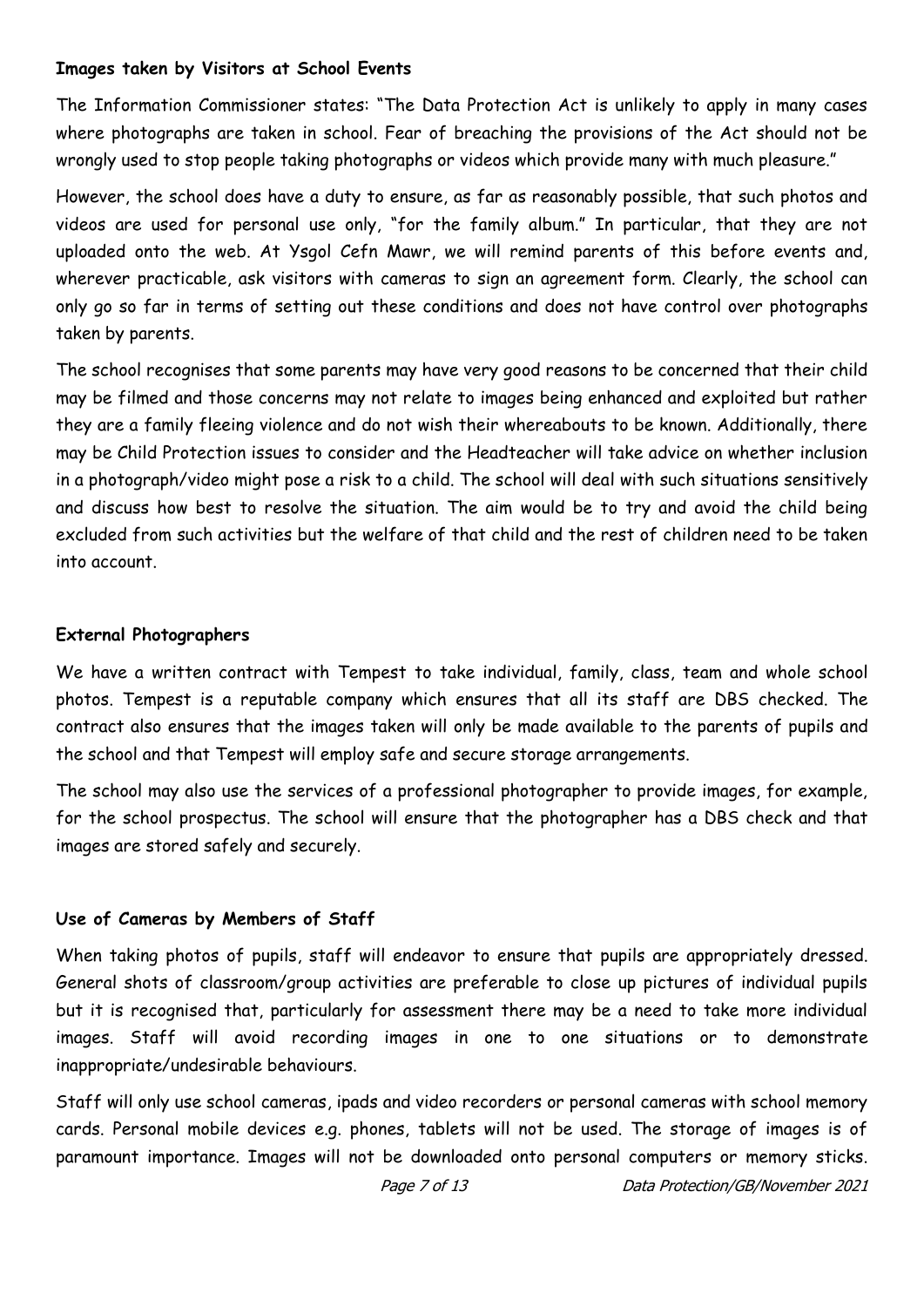Storage devices such as school memory sticks, external hard drives and CDs must be stored safely and securely.

Images may be printed, in school or externally, and stored appropriately. Discarded prints will be disposed of safely.

Staff will refer to the permissions list before publishing photos of pupils on display boards or the school website. The guidelines mentioned previously will be adhered to. Images used for assessment purposes should be stored safely and securely.

Information in relation to a student on admission to or registration in a school and for school record purposes may include a visual image of the student. This does not require parental consent.

Incidents of inappropriate or intrusive photography should be reported to the Headteacher or Governing Body.

#### **Images taken by Pupils**

Pupils are not permitted to use personal mobile devices e.g. phones or tablets in school; they are stored by a member of staff when brought onto school premises. Pupils are also discouraged from bringing cameras to school.

Pupils are permitted to take photos on some school visits and residential trips. The school will require parents and pupils to sign a permission slip agreeing that images taken will only be used for personal use and will not be uploaded onto the worldwide web.

#### **Photographs in the Press**

Occasionally, a press photographer will take images of the pupils for publicity or information purposes. The school will endeavor to ensure that pupils whose parents have not given the relevant permission will not appear in such images. In addition, the school will not release full names of pupils to the press i.e. first name and surname. Wherever practicable, the school will inform parents that a press photographer will be present at a particular event.

On occasions, the school may submit images taken in school to the press for similar purposes and the same guidelines will be followed.

The use of photographs in newspapers is already subject to strict guidelines. Newspaper editors must adhere to the Press Complaints Commission Code of Practice. Several scenarios can occur such as team photographs and other photo opportunities.

Where schools merely allow access to a local newspaper photographer, they are not included in the Data Protection Act unless they provide the personal details of the pupils in the photographs. If names are to be used the consent from the parents must be obtained.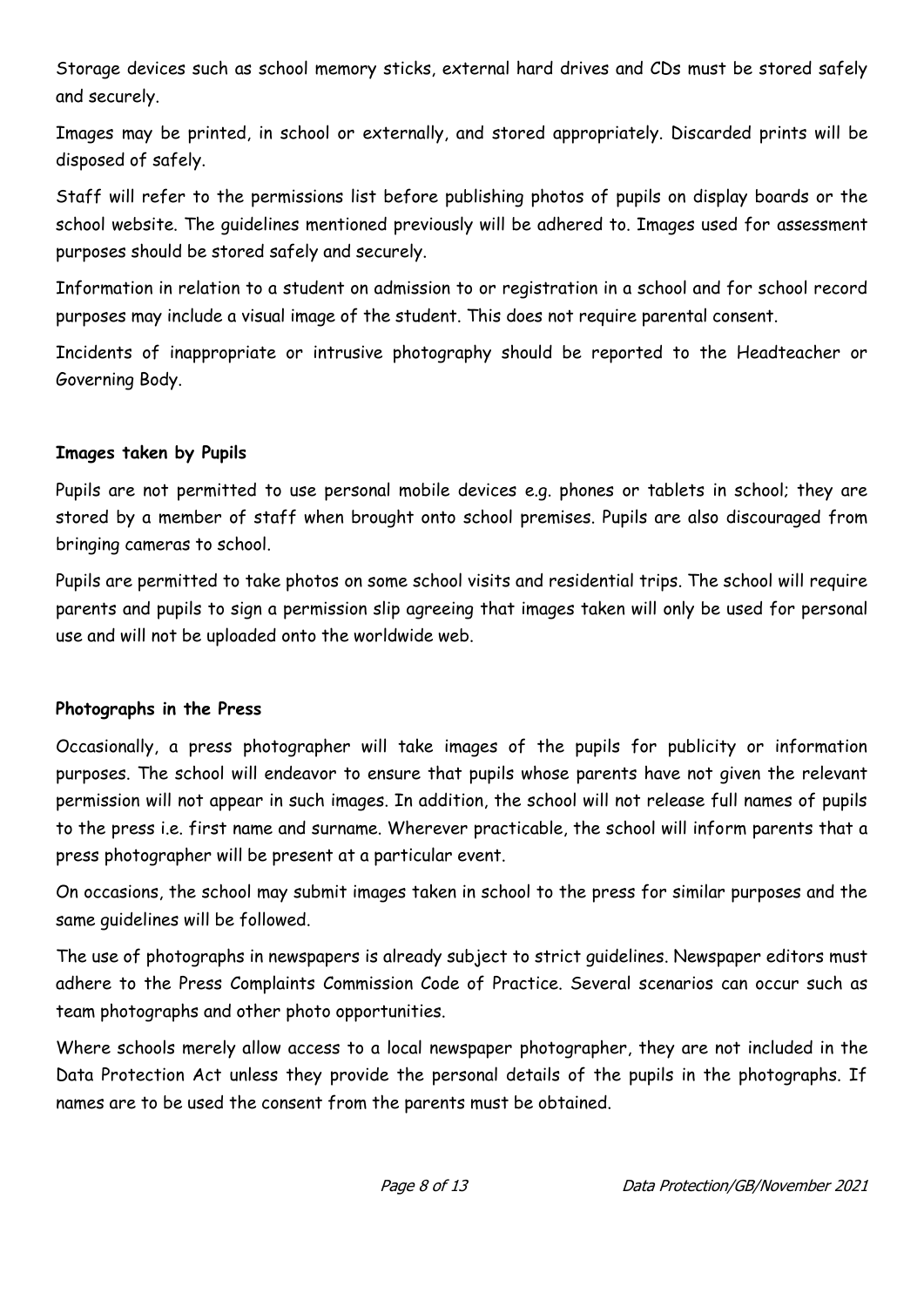#### **CCTV Images**

CCTV is installed on school premises for the purposes of crime prevention and detection. Where available it is also used to establish facts for the purposes of investigation e.g. reviewing a playground incident. Signs indicating that CCTV is in use are clearly displayed at the school entrance. Only the Headteacher or Assistant Headteacher may authorise CCTV images to be downloaded from the system if retention of records is required in support of an investigation. Images downloaded on removable media will be destroyed as soon as they are no longer required for the specific investigation. CCTV will not be routinely monitored by staff nor shown as a matter of routine to either parents or children. Authorisation is required from either the Headteacher or Assistant Headteacher before showing CCTV to parents/children. When making the decision to allow parents/children to see the CCTV, the authoriser will take in to account any privacy issues associated with anyone captured on the CCTV images under review.

# **Information Handling**

Staff/governors handling personal information about staff or pupils must ensure that:

- personal information is secure and only accessible by those authorised to see it;
- they are mindful of the need not to disclose personal information about others when in discussions with parents;
- personal information is not discussed in public places;
- computers are locked when not attended;
- all portable media e.g. laptops (including removable media) containing personal information is encrypted;
- usernames and passwords for school systems are not shared with anyone else.

#### **Police / Third party requests for data – things to consider.**

It is possible that you might receive a request for access to records from the Police, or other third party, in order to obtain an individual's personal data.

It is important that the Police do not have unchecked rights to access information, and that they still need to follow processes to advise exactly what they want, and why they want it.

You do not necessarily need a specific process in place for this (unless you want to create a written document), but it is important to know how to deal with a request when it comes in.

The Police can ask you for information, but they should provide a form with the request (North Wales Police use what they refer to as an **'SA3'** form), and the form should include:

- 1. the specific information they are wanting, and
- 2. confirmation that they need the data for crime prevention/detection, and to apprehend or prosecute offenders.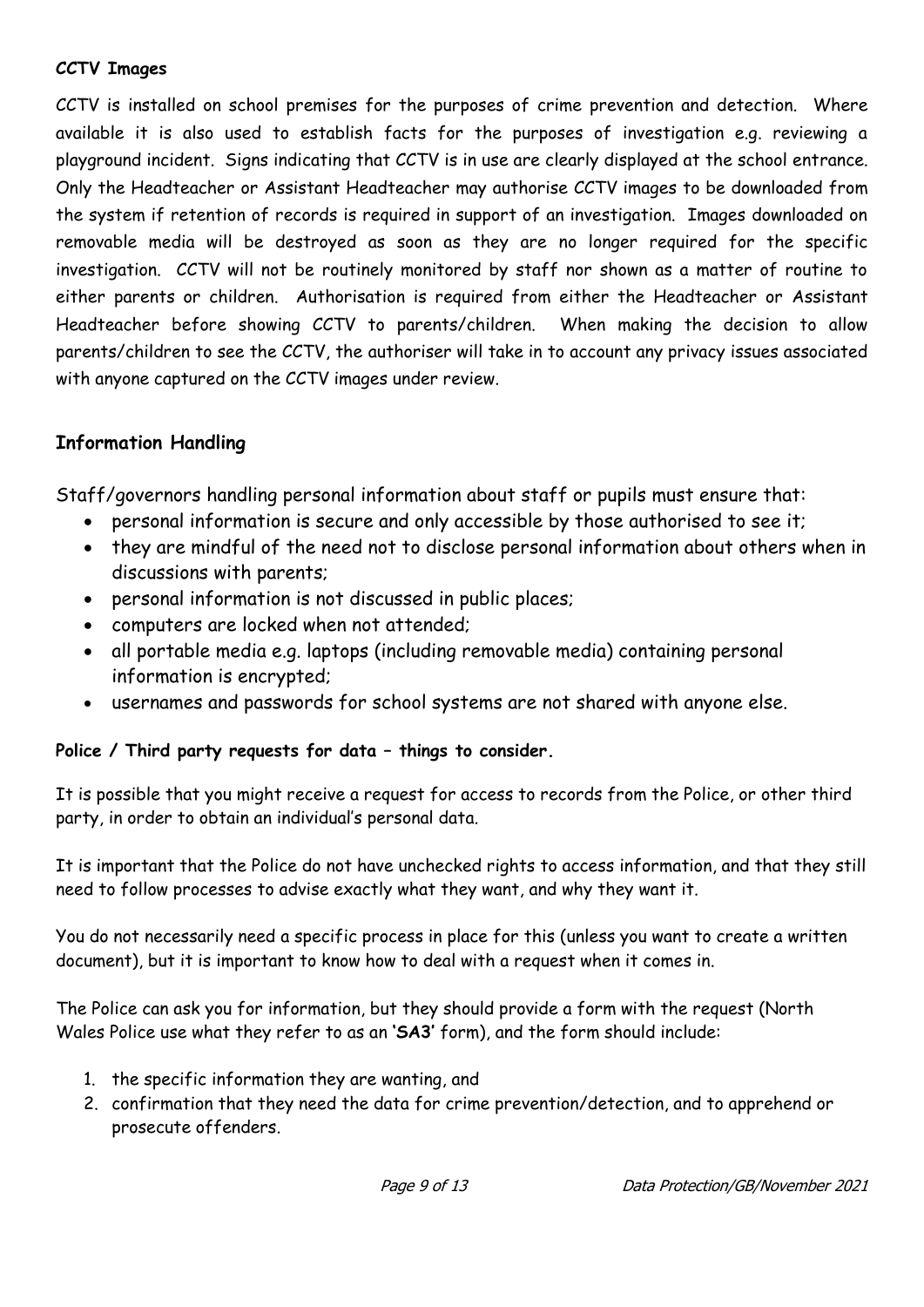They should be aware of this process, so do not feel pressured into providing information without this written request. You are perfectly within your rights to ask the police to be specific about the information they want.

However, there may be emergency situations where the information is required as a matter of urgency (e.g. if there is likely risk of serious harm to a pupil), and under such circumstances, as an exception, you may want to assist without delay and consider releasing the data without the form being provided.

If you ever get a request for information from a **Solicitor**, the data subject should have provided their consent for the solicitor to act on their behalf, so you just need to check that you have the permission to disclose before you provide anything.

Finally, if you receive a request, **keep a record of what the applicant has asked for, and how you responded** – dates, what they wanted, what you provided, the legal basis for providing, etc.

This policy was reviewed Christine Jones and adopted by the Wellbeing Safeguarding Committee on the 4<sup>th</sup> November 2021.

| Signed | Headteacher |
|--------|-------------|
|        |             |

Signed \_\_\_\_\_\_\_\_\_\_\_\_\_\_\_\_\_\_\_\_\_\_\_\_\_\_\_\_\_Chair of Governors

Review date: November 2024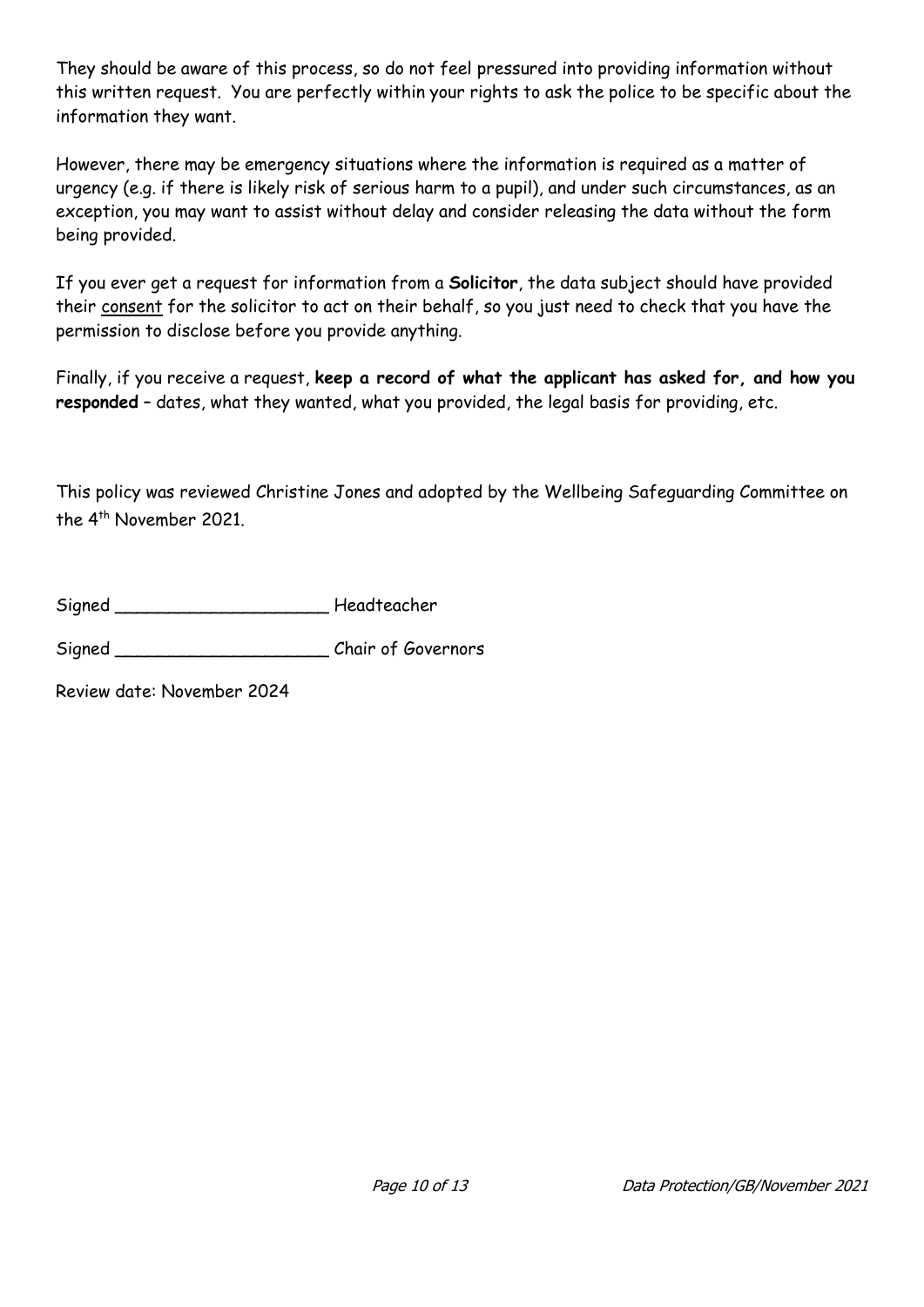#### Appendix 1

#### **SAMPLE ACKNOWLEDGEMENT LETTER**

(Date)

Dear \_\_\_\_\_\_\_\_\_\_\_\_\_\_\_\_\_\_

#### **The Data Protection Act 2018 Data Subject Access Request**

Thank you for your proof of identity and request for information under the Data Protection Act. According to the Act, you should receive a response within one month. This should be by

Please note that we will only disclose information dated up to the date of the submitted request.

If you are happy with the way the school handles your request, you may ask for an internal school review. Please contact the Headteacher email at headteacher@cefnmawr-pri.wrexham.sch.uk, or telephone 01978 820719 if you require an internal review of your case.

If you are not content with the outcome of the internal review, you have the right to apply directly to the Information Commissioner for a decision. The Information Commissioner can be contacted at – Wycliffe House, Water Lane, Wilmslow, Cheshire, SK9 5AS, telephone 0303 123 1113, [www.ico.org.uk.](http://www.ico.org.uk/)

Yours sincerely

\_\_\_\_\_\_\_\_\_\_\_\_.

Mrs A Green Headteacher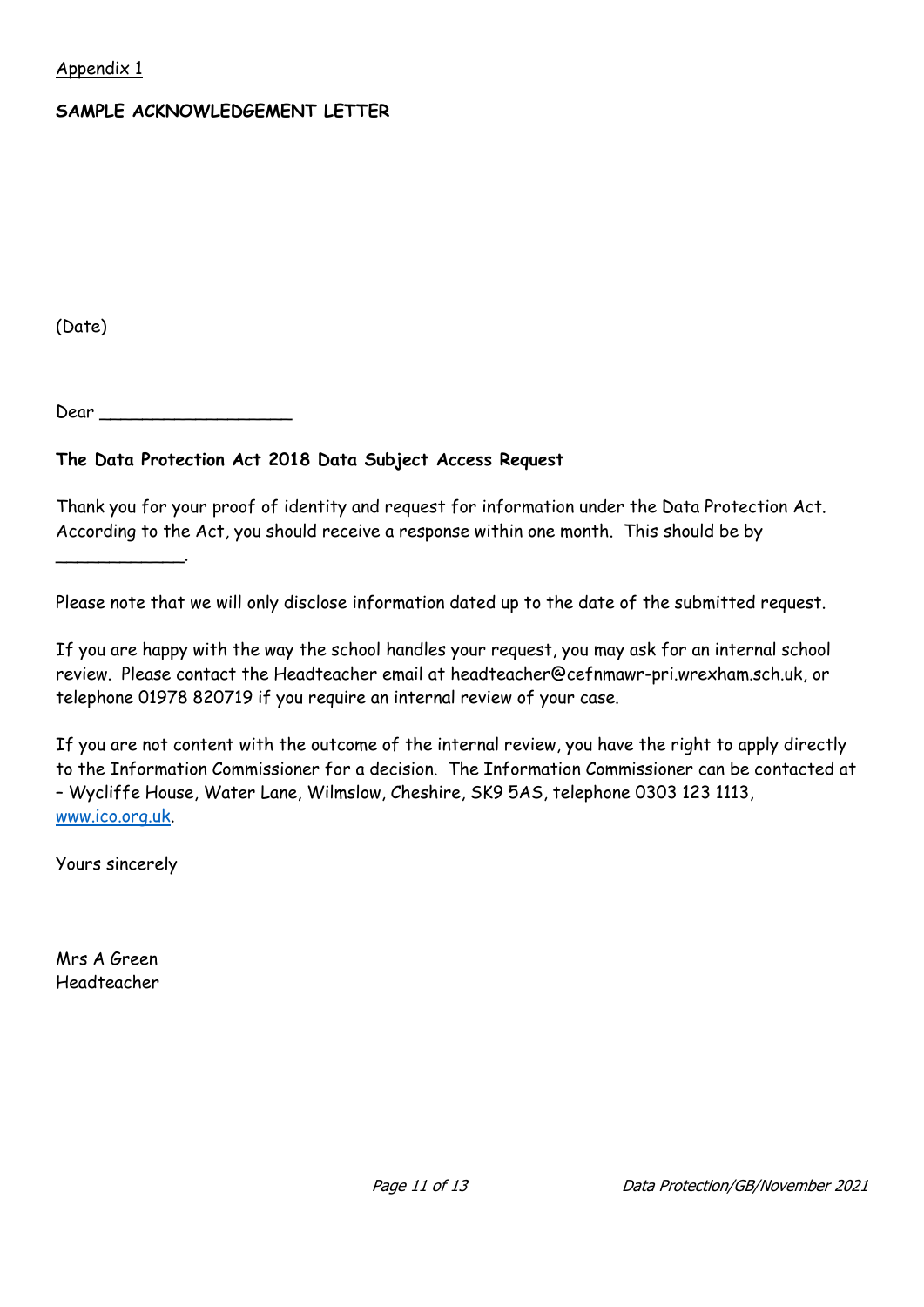Appendix 2

#### **COVERING LETTER FOR RESPONSE**

(Date)

Dear \_\_\_\_\_\_\_\_\_\_\_\_\_\_\_\_\_\_\_\_\_\_

#### **Subject Access Request**

\_\_\_\_\_\_\_\_\_\_\_\_\_\_\_\_\_.

Further to your request for information, regarding the personal date the school holds about

Please find enclosed the request information, which the school is required to release in line with the current data protection legislation.

The document explains how the school uses your information can be found at the following link:

*(Insert link to school privacy notice)*

Under the current data protection legislation, you are entitled to request rectification, erasure or restriction of processing, or you may have the right to object to such processing. Should you have any queries, please contact the Headteacher on 01978 820719.

If you are unhappy with the way the school has handled your request you may register your complaint following our school complaint procedure *(insert details).*

If you are not content with the outcome, you have the right lodge a complaint directly with the Information Commissioner for a decision. The Information Commissioner can be contacted at – Wycliffe House, Water Lane, Wilmslow, Cheshire, SK9 5AS, telephone 0303 123 1113, [www.ico.org.uk.](http://www.ico.org.uk/)

If you have any further queries, please contact us on 01978 820719.

Yours sincerely

Mrs A Green Headteacher